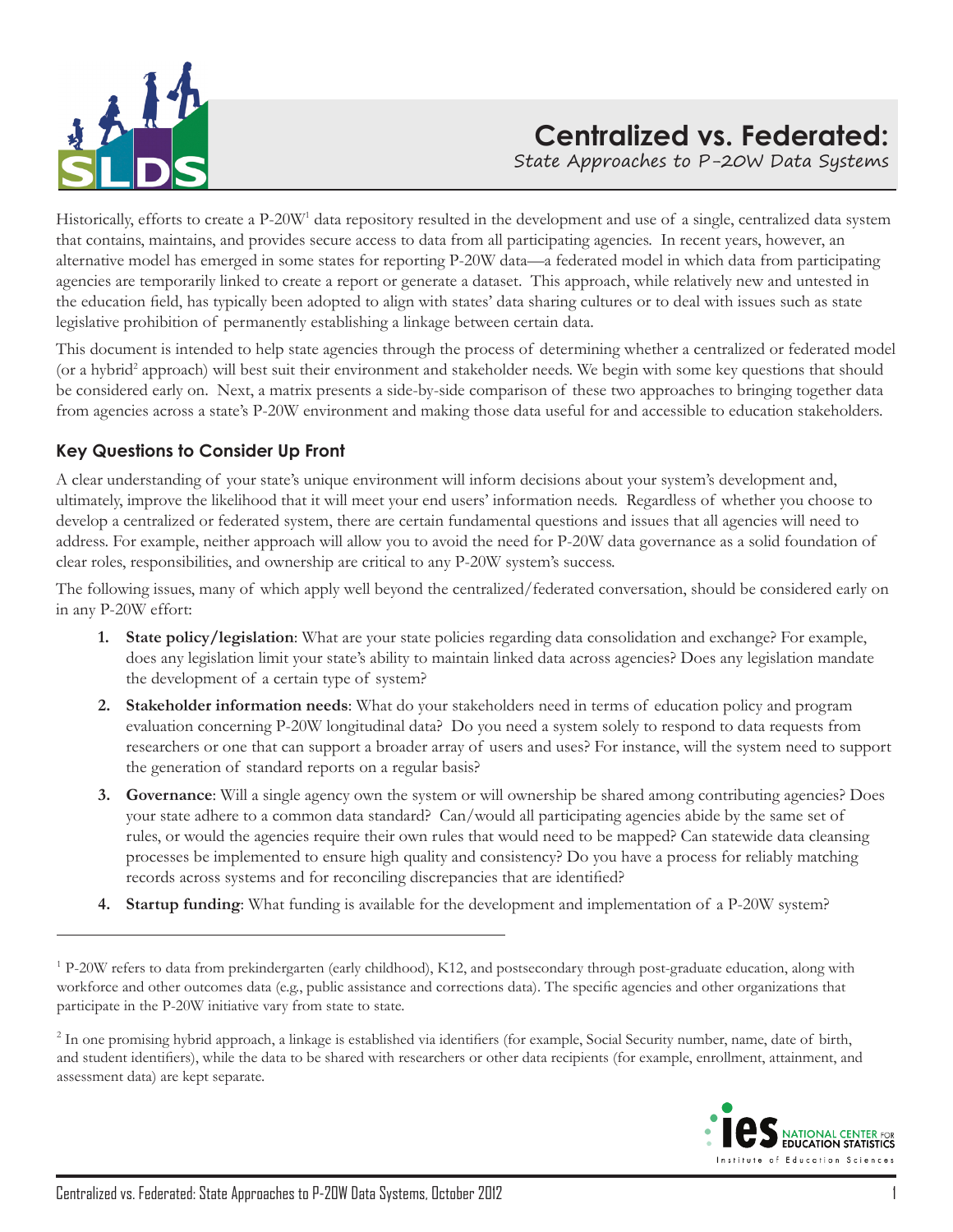- **5. Sustainability and responsibility**: How will resources be acquired and allocated for ongoing support and maintenance? Will your existing resources be sufficient to support the system over time or will additional staff and funding be needed? If you are currently using grant funding to develop your SLDS, how will your state sustain the SLDS after that funding is exhausted? What agency(ies) will be assigned or assume responsibility for maintaining the system over the long term?
- **6. Staffing capacity**: Do participating agencies have the staffing resources to meet the ongoing needs of a federated system (e.g., quick turnarounds to fulfill ad hoc data requests)? Or, would dedicated, separate resources in support of a centralized system be more in line with agencies' ability to participate?
- **7. Timeline**: What is your timeline for implementation?
- **8. Scalability**: How scalable does your system need to be? Should you develop a system that will be able to accommodate other data sources, after the system has been developed?
- **9. Data sharing culture**: What are your partner agencies' stances toward data sharing and ownership?
- **10. Privacy protection:** How will federal, state, and local laws affect interagency data sharing in your state? What are the participating agencies' responsibilities around governance and the protection of combined data sets in either a federated or centralized scenario? Are your data truly de-identified<sup>3</sup> or will the data be subject to requirements of the Family Educational Rights and Privacy Act (FERPA) or other laws (e.g., the need for memoranda of understanding or contracts for multi-agency data sharing)?

<sup>&</sup>lt;sup>3</sup> De-identification of data refers to the process of removing or obscuring any personally identifiable information from student records in a way that minimizes the risk of unintended disclosure of the identity of individuals and information about them. While it may not be possible to remove the disclosure risk completely, de-identification is considered successful when there is no reasonable basis to believe that the remaining information in the records can be used to identify an individual. De-identified data may be shared without the consent required by FERPA (34 CFR §99.30) with any party for any purpose, including parents, general public, and researchers (34 CFR §99.31(b)(1)).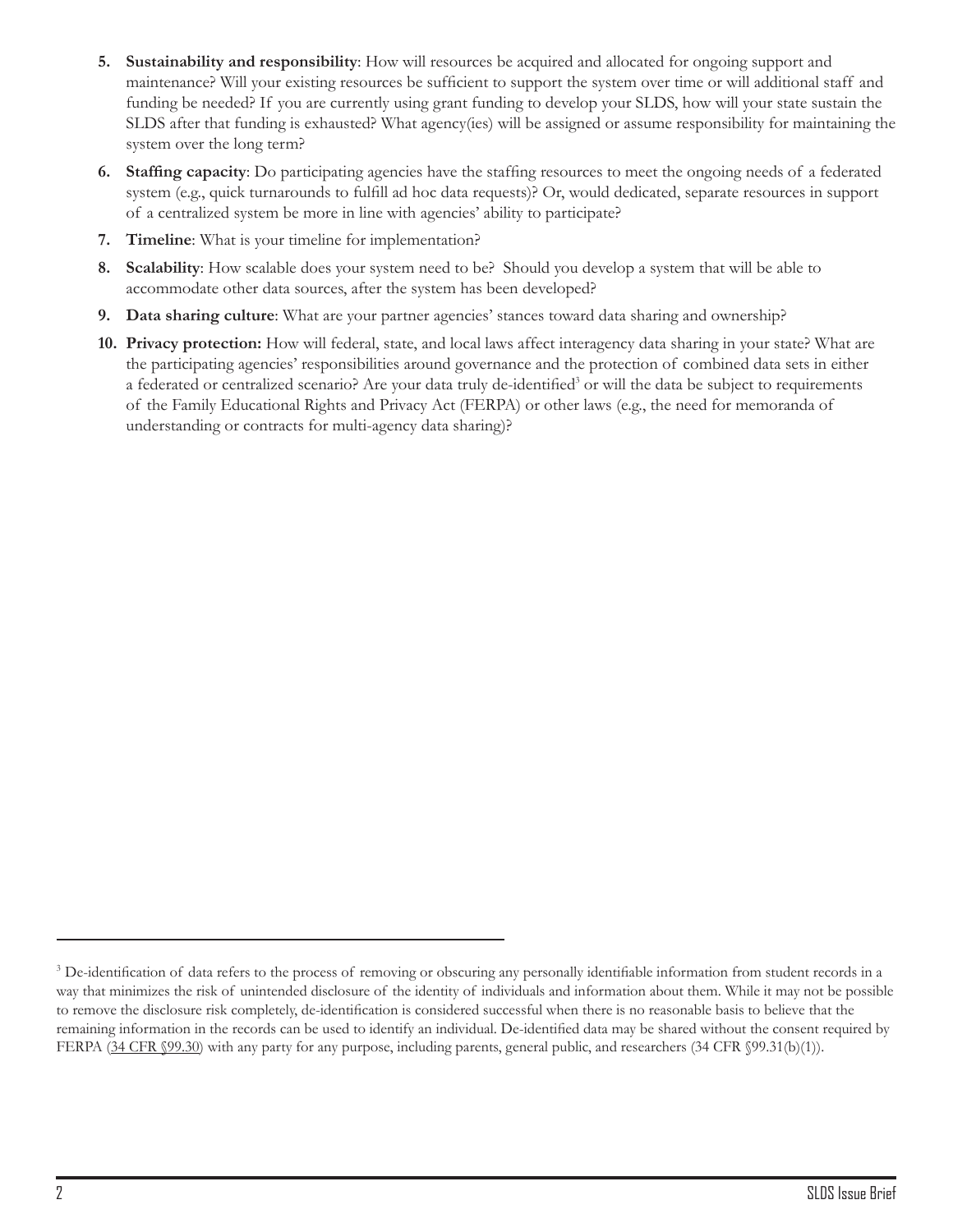# **Centralized and Federated P-20W Models: What Are They and How Do They Compare?**

Centralized and federated P-20W SLDSs have several key structural differences (for example, in how (or if) data are integrated and stored). But these system types also share basic characteristics in terms of data sources and the ultimate presentation of data to users.



#### In a **centralized data system**, all participating source systems copy their data to a single, centrally-located data repository where they are organized, integrated, and stored using a common data standard. As depicted in Figure 1, data in a P-20W centralized SLDS are periodically matched, integrated, and loaded into a central repository. Users query the system and can access the data to which they have been authorized to

view and use.





In a **federated data system**, individual source systems maintain control over their own data, but agree to share some or all of this information to other participating systems upon request. System users submit queries via a shared intermediary interface that then searches the independent source systems. In a P-20W federated system, as depicted in Figure 2, data are queried from source systems and records are matched to fulfill a data requestor's information needs. The linked data are not stored by the system, but rather, are removed once cached and delivered. The individual sources of data maintain control of their data, storing and securing them, and providing them to the system only upon request.

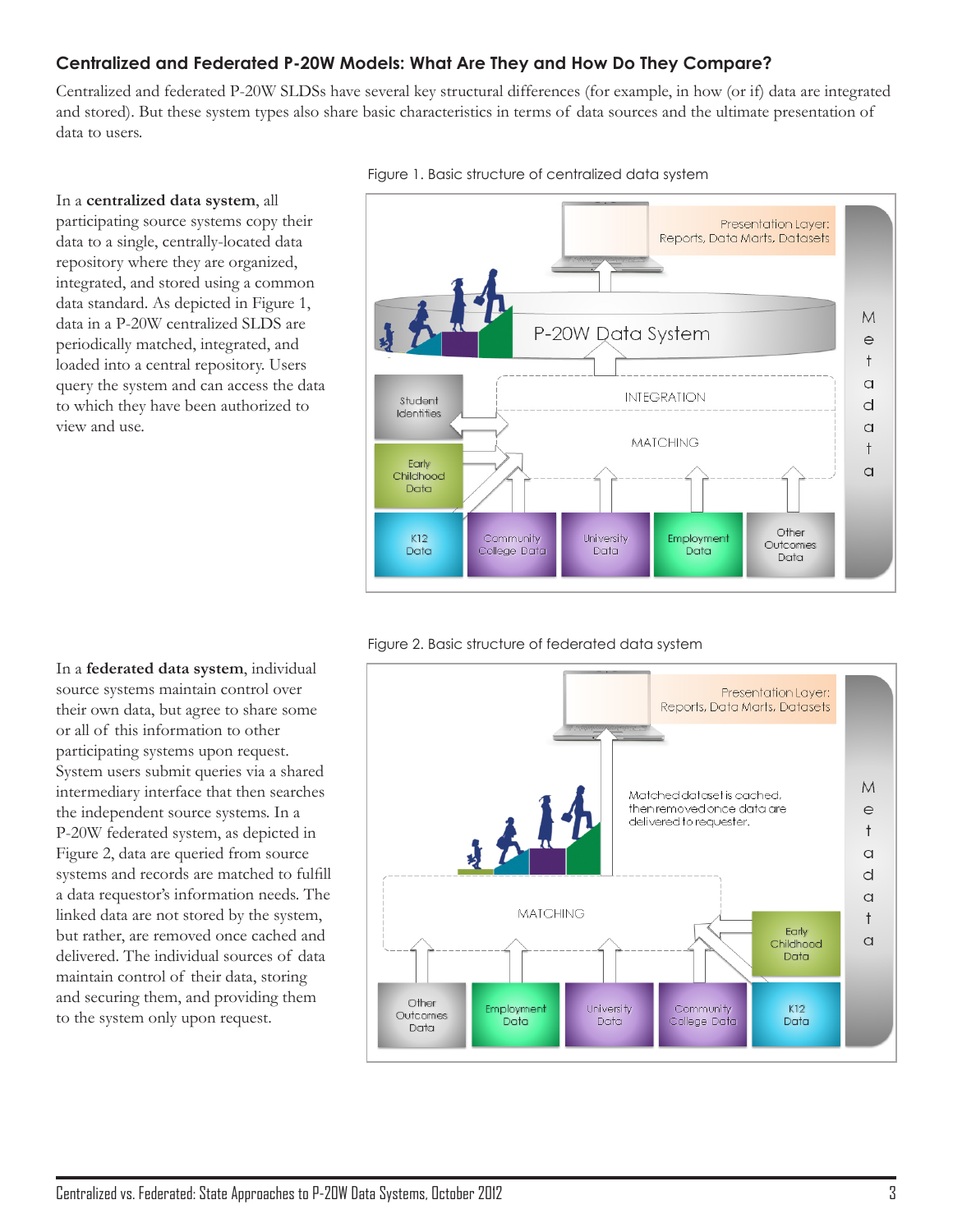# **Comparison of Centralized and Federated System Characteristics**

Table 1. Comparison of centralized and federated data systems, by key characteristics

|                               | <b>Centralized</b>                                                                                                                                                                                                                                                                                                                                                                                                                                                      | <b>Federated</b>                                                                                                                                                                                                                                                                                                                                                                                                           |  |
|-------------------------------|-------------------------------------------------------------------------------------------------------------------------------------------------------------------------------------------------------------------------------------------------------------------------------------------------------------------------------------------------------------------------------------------------------------------------------------------------------------------------|----------------------------------------------------------------------------------------------------------------------------------------------------------------------------------------------------------------------------------------------------------------------------------------------------------------------------------------------------------------------------------------------------------------------------|--|
| Data ownership                | Data ownership is with the source agency<br>with shared data stewardship with the<br>centralized data warehouse agency/entity.<br>Responsibility for this data stewardship<br>should be spelled out in memoranda of<br>understanding (MOU).                                                                                                                                                                                                                             | Data ownership is with the source agency<br>with no need for shared data stewardship.                                                                                                                                                                                                                                                                                                                                      |  |
| <b>Staff resources</b>        | Staff resources are required of each source<br>system to oversee and maintain required<br>data access. In addition, support will need<br>to be given to the extract, transform and<br>load (ETL) processes to reflect changes in<br>source data systems and data element<br>modifications. Staff will also be needed to<br>support the centralized data base system.                                                                                                    | Staff resources are required of each source<br>system to oversee and maintain required<br>data access. In addition, support will need<br>to be given to the extract, transform and<br>load (ETL) processes to reflect changes in<br>source data systems and data element<br>modifications. Staff resources are required<br>from each participating agency to review<br>and approve data requests.                          |  |
| <b>Technical requirements</b> | Each source system will need to be willing<br>to allow access or provide the data to be<br>included in the centralized data system.<br>An infrastructure to support the centralized<br>system along with ETL tools, conduct<br>matching processes and storing the results.<br>There will also be a need to deliver the<br>matched resulting dataset (e.g., via portal<br>or business intelligence (BI) solution).                                                       | Each source system will need the required<br>hardware and network bandwidth to<br>facilitate and process external queries (ETL<br>tools), conduct matching processes and<br>returning the resulting dataset. There will<br>also be a need to deliver the matched<br>resulting dataset, i.e. portal or business<br>intelligence (BI) solution.                                                                              |  |
| <b>System Performance</b>     | Data extraction is generally fast since<br>all data matches have occurred in the<br>transformation and load steps. Match<br>once, use many times. Scheduled extracts<br>can occur on source systems during off-<br>peak hours to minimize impact on sources.<br>Centralized data system architecture can<br>be designed specifically for this purpose,<br>thus increasing response times.<br>Established technology and procedures;<br>proven technology.               | Subject to longer delays in data delivery<br>due to load on source systems, etc.<br>Agency specific performance issues can<br>affect the performance of the entire<br>system. Also the possibility of limited or<br>narrow windows of processing time due to<br>other/competing priorities.<br>Relatively new technology; accounts for<br>less than 10 percent of all data warehouse<br>projects; not a proven technology. |  |
| <b>Privacy/Security</b>       | Primary responsibility is with the centralized<br>data system agency/entity as the data<br>steward, but is dictated by source<br>system agencies via memoranda of<br>understanding. Security is handled through<br>access rules for users.<br>May make it easier to account for data<br>integrity.<br>Stakes may be higher in event of a breach<br>since all data are stored in one location<br>(though typically records are deidentified<br>as part of load process). | Primary responsibility is with the source<br>system agencies. Secure process needed<br>for handling of data queries.<br>Data are diffused, allowing for tailored<br>protection based on sensitivity of each<br>source system's data, and reducing the<br>amount of data that could be accessed<br>through a breach.                                                                                                        |  |
| Data updates/ corrections     | Establish process for ETL either when data<br>are changed (if required to have near real-<br>time data in centralized data system) or at<br>a specific periodicity to capture changes,<br>corrections, or updates.                                                                                                                                                                                                                                                      | Data reside within each agency. Each<br>agency is responsible for communicating<br>and possibly updating the data extract<br>processes to reflect changes, corrections or<br>updates.                                                                                                                                                                                                                                      |  |
| Data availability             | Based on when data are available in the<br>source and made available for extract.<br>Access to data is determined by source<br>agency via MOU.                                                                                                                                                                                                                                                                                                                          | Based on when data are available in the<br>source and made available for extract.<br>Access to data is determined by source<br>agency.                                                                                                                                                                                                                                                                                     |  |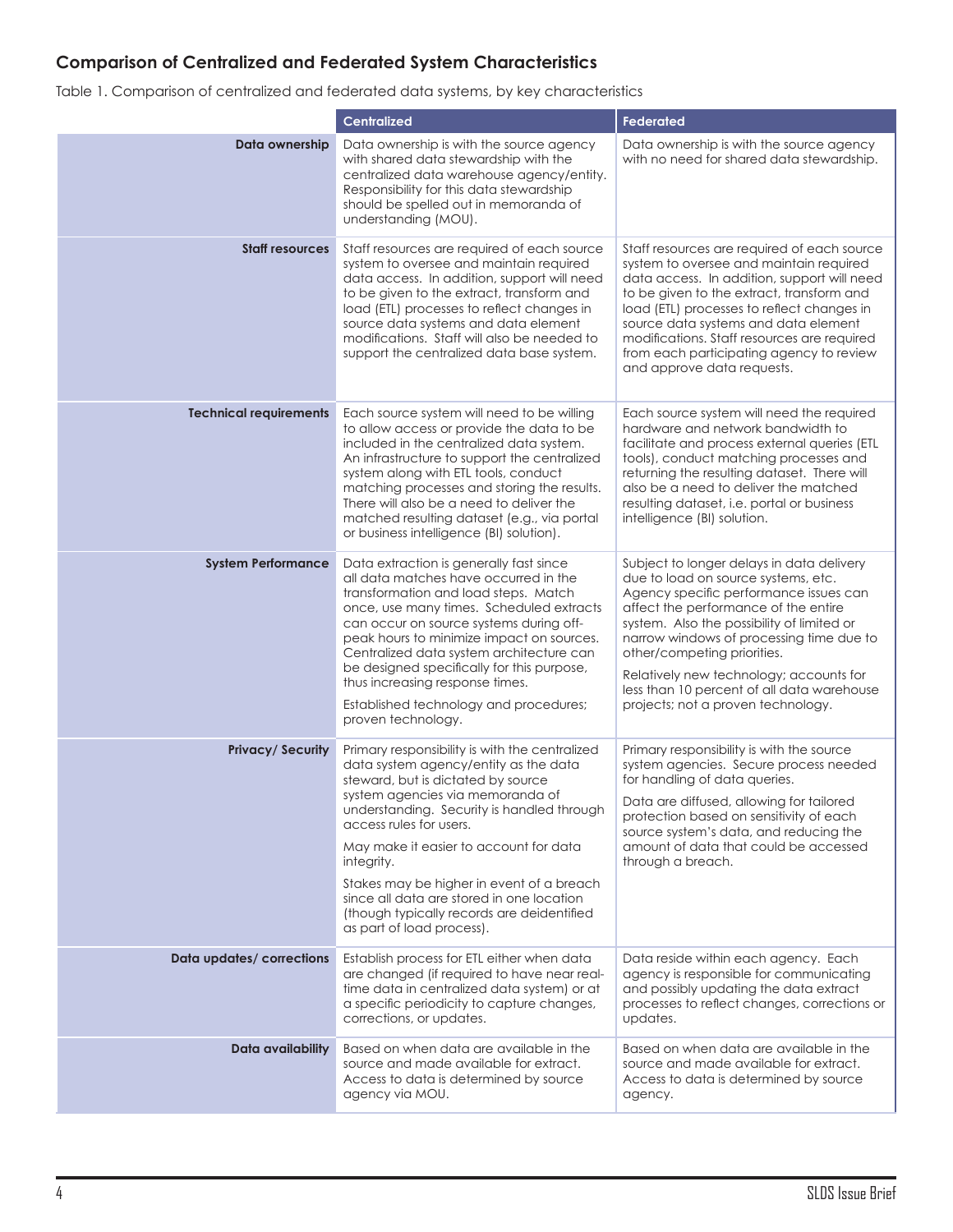Table 1. Comparison of centralized and federated data systems, by key characteristics—continued

|                                | <b>Centralized</b>                                                                                                                                                                                                                                                                                                                                                                                                                                                                                                        | <b>Federated</b>                                                                                                                                                                                                                                                                                                                                                       |  |
|--------------------------------|---------------------------------------------------------------------------------------------------------------------------------------------------------------------------------------------------------------------------------------------------------------------------------------------------------------------------------------------------------------------------------------------------------------------------------------------------------------------------------------------------------------------------|------------------------------------------------------------------------------------------------------------------------------------------------------------------------------------------------------------------------------------------------------------------------------------------------------------------------------------------------------------------------|--|
| Data quality                   | Process for data cleansing apply to all<br>data as agreed upon by the source system<br>agencies; consistency of data cleansing<br>processes and data quality checks.<br>May provide more reliable data since the                                                                                                                                                                                                                                                                                                          | Dependent on processes implemented at<br>each agency.                                                                                                                                                                                                                                                                                                                  |  |
|                                | compiled data from various systems are<br>validated as part of load process.                                                                                                                                                                                                                                                                                                                                                                                                                                              |                                                                                                                                                                                                                                                                                                                                                                        |  |
| Implementation                 | Longer implementation period due to the<br>Generally requires less time; although equal<br>need to build the centralized data system<br>time is needed to determine requirements<br>database/warehouse. But equal time is<br>and processes for ETL and data provision.<br>also needed to determine requirements<br>and processes for ETL and data provision.                                                                                                                                                              |                                                                                                                                                                                                                                                                                                                                                                        |  |
| <b>Scalability</b>             | Potentially supplementing or expanding<br>centralized data system architecture to<br>accommodate additional agency source<br>system data. Writing ETL processes and<br>matching/integration rules.                                                                                                                                                                                                                                                                                                                        | The addition of any required hardware<br>and other resources (as mentioned above)<br>required for data queries/matches across<br>the system. Writing ETL processes and<br>matching/integration rules.                                                                                                                                                                  |  |
| Production of standard reports | Can be an automated process; less<br>expensive and timelier to accomplish.                                                                                                                                                                                                                                                                                                                                                                                                                                                | Dependent on an agency accepting this<br>as a responsibility.                                                                                                                                                                                                                                                                                                          |  |
| <b>Sustainability</b>          | Possible approaches include a state<br>appropriation to the centralized data<br>system agency/entity for the development<br>and ongoing support and maintenance<br>of the centralized system. This would<br>have no fiscal impact on the participating<br>agencies. Another approach would be<br>for each participating agency to pay for<br>a proportional part of the needed funds<br>for the support of the centralized system,<br>in a cost recovery model. This could be a<br>deterrent for agencies to participate. | Possible approaches are for each<br>participating agency to make their<br>contribution for the corporate support of<br>the processes needed for the federated<br>system. This may be a deterrent for<br>agencies to participate. Another<br>approach would be specific appropriation<br>that is allocated to each participating<br>agency, based on a funding formula. |  |
| <b>Usability</b>               | Longitudinal data all in one place.<br>Facilitative of data mining.                                                                                                                                                                                                                                                                                                                                                                                                                                                       | Multiple years of data must be queried from<br>partner agencies, which requires assurance<br>of comparability. If additional years of data<br>are needed for a given cohort, entire data<br>set will need to be rebuilt.                                                                                                                                               |  |